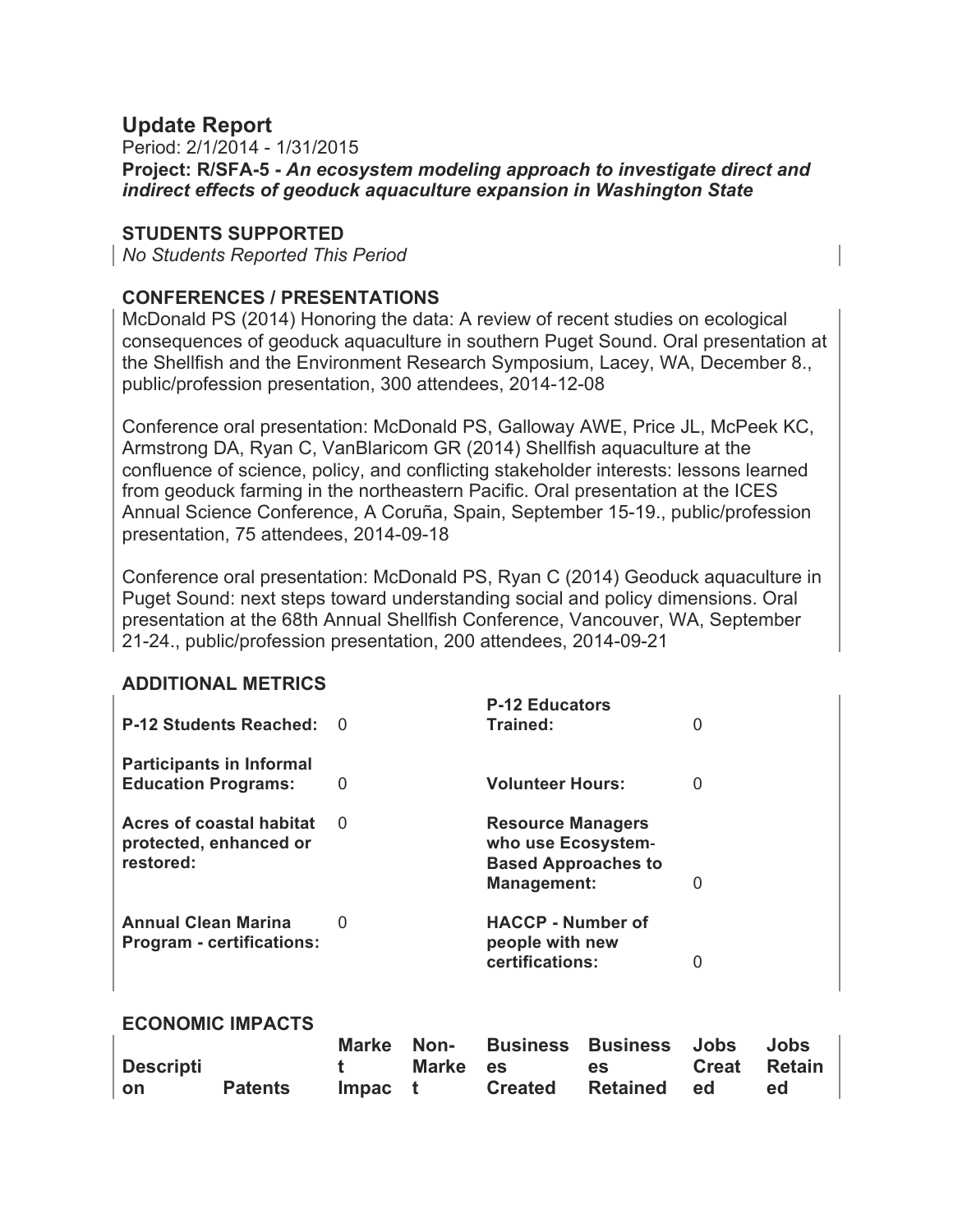|                                                                                                   |                                                 | ts $(\$)$          | <b>Impac</b><br>ts $($ math) |                                                                                              |                                                 |                                                                     |  |  |
|---------------------------------------------------------------------------------------------------|-------------------------------------------------|--------------------|------------------------------|----------------------------------------------------------------------------------------------|-------------------------------------------------|---------------------------------------------------------------------|--|--|
| none                                                                                              | 0                                               | $\overline{0}$     | $\Omega$                     | $\overline{0}$                                                                               | $\overline{0}$                                  | $\overline{0}$<br>$\overline{0}$                                    |  |  |
| <b>SEA GRANT PRODUCTS</b>                                                                         |                                                 |                    |                              |                                                                                              |                                                 |                                                                     |  |  |
| <b>Descriptio</b><br>n<br>Ecopath<br>with Ecosim                                                  | <b>Develop</b><br>ed?<br>Yes                    | Used?<br><b>No</b> |                              | ELWD?<br><b>No</b>                                                                           | <b>Number</b><br>of<br><b>Manage</b><br>rs<br>0 | <b>Names of</b><br><b>Managers</b>                                  |  |  |
| food web<br>model for<br>central<br>Puget<br>Sound<br>incorporatin<br>g geoduck<br>aquaculture    |                                                 |                    |                              |                                                                                              |                                                 |                                                                     |  |  |
|                                                                                                   | <b>HAZARD RESILIENCE IN COASTAL COMMUNITIES</b> |                    |                              |                                                                                              |                                                 |                                                                     |  |  |
|                                                                                                   |                                                 |                    |                              |                                                                                              |                                                 | <b>Was community</b><br>hazard<br>resiliency                        |  |  |
| <b>Name of coastal</b><br>community                                                               |                                                 | County             |                              | <b>Number of resiliency</b><br>trainings / technical<br>assistance services<br>provided<br>0 |                                                 | improved (e.g.,<br>via changes in<br>zoning<br>ordinances) ?<br>Yes |  |  |
| <b>ADDITIONAL MEASURES</b><br>Number of stakeholders modifying<br>Sustainable Coastal Development |                                                 |                    |                              |                                                                                              |                                                 |                                                                     |  |  |
| practices: 0                                                                                      |                                                 |                    |                              | # of coastal communities: 0                                                                  |                                                 |                                                                     |  |  |
| <b>PARTNERS</b>                                                                                   |                                                 |                    |                              |                                                                                              |                                                 |                                                                     |  |  |
| Partner Name: Department of Ecology                                                               |                                                 |                    |                              |                                                                                              |                                                 |                                                                     |  |  |
| Partner Name: Department of Natural Resources, type: Government, scale: State                     |                                                 |                    |                              |                                                                                              |                                                 |                                                                     |  |  |

Partner Name: NOAA Fisheries

Partner Name: Pacific Shellfish Institute

Partner Name: Point No Point Treaty Council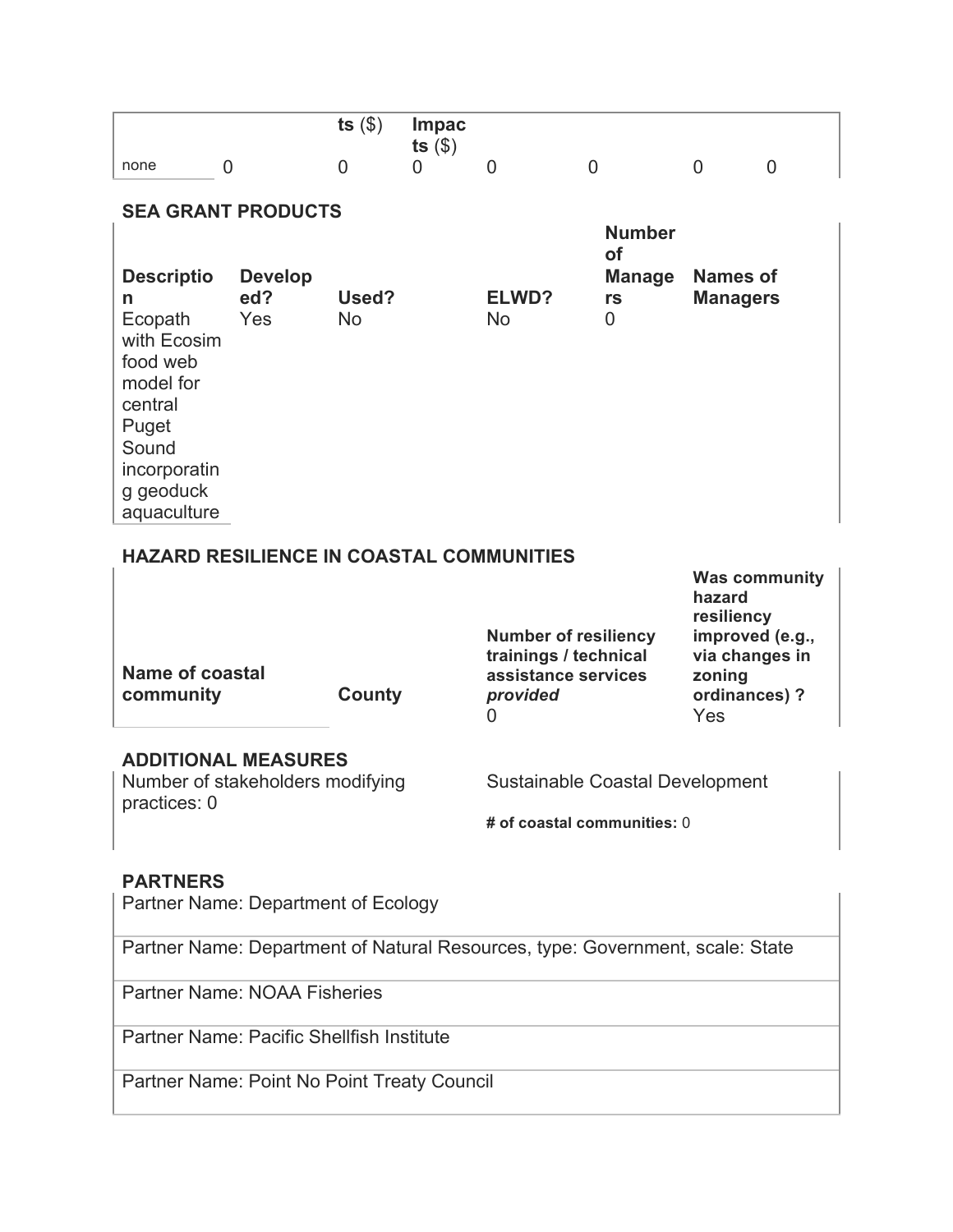Partner Name: Shellfish Interagency Permitting Team, type: Other, scale: Regional

Partner Name: Taylor Shellfish Farms

# **IMPACTS AND ACCOMPLISHMENTS**

Title: **Washington Sea Grant ecosystem modeling provides insight into the effects of geoduck aquaculture on the Puget Sound food web**

Type: impact

Relevance, Response, Results:

Relevance: From 2007 to 2013 Washington Sea Grant conducted a comprehensive state-funded study of the effects of geoduck aquaculture on the Puget Sound environment. This research provided the first scientific assessment of the ecosystem impacts of geoduck culture practices from planting through harvest. While the study substantially increased understanding, some stakeholders continued to express concern about broader ecosystem effects, particularly on iconic Northwest wildlife such as salmon, bald eagles, seabirds, and marine mammals.

Response: Partnering with the Northwest Fisheries Science Center, Washington Sea Grant-funded researchers investigated the effects of expanding intertidal geoduck culture on the Central Puget Sound ecosystem. They incorporated key predator–prey relationships quantified in previous research into a robust food-web model. Together with an inclusive working group of stakeholders, they identified management scenarios to submit to the model.

Results: Preliminary results suggest that culture practices that modify shoreline habitat can have consequences that are most pronounced at farm sites but ripple throughout the food web, and which may affect more mobile species such as eagles, herons, and shorebirds. Results also indicate that bottomfish, small crustaceans, and flatfish may be useful as indicator species. The model provides new information about the potential impacts of expanding geoduck aquaculture in Puget Sound and will help managers plan for future conditions.

Recap:

Recap: A Washington Sea Grant-supported ecosystem model examines the effects of continued and expanding geoduck aquaculture on the Puget Sound food web, with preliminary results suggesting some unexpected indirect implications for finfish, birds, and mammals.

Comments:

Primary Focus Area: SFA

Secondary Focus Areas: RCE, HCE

Associated Goals: Aquaculture operations and shellfish harvests are safe,

environmentally sustainable and support economically prosperous businesses. (SFA) Coastal communities engage in comprehensive planning and sustainable development. (RCE)

Ocean and coastal resources are managed using ecosystem-based approaches. (HCE)

Partners:

NOAA Northwest Fisheries Science Center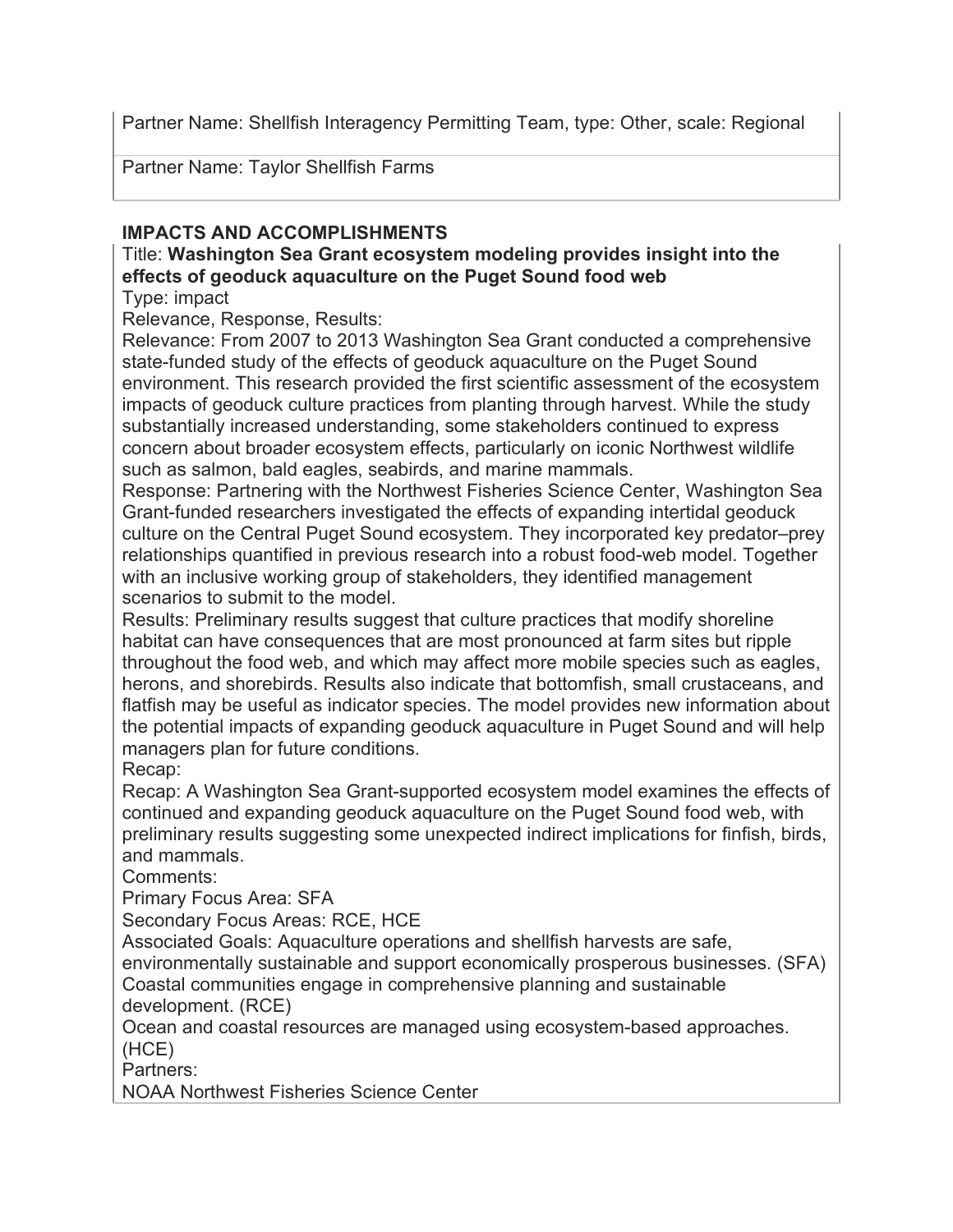Pacific Shellfish Institute Point No Point Treaty Council Shellfish Interagency Permitting Team Taylor Shellfish Farms Washington State Department of Ecology Washington State Department of Natural Resources Related Partners: *none*

## **PUBLICATIONS**

*No Publications Reported This Period*

# **OTHER DOCUMENTS**

*No Documents Reported This Period*

### **LEVERAGED FUNDS**

*No Leveraged Funds Reported This Period*

## **UPDATE NARRATIVE**

Uploaded File: VanBlaricom\_1751\_updat....5.pdf, 218 kb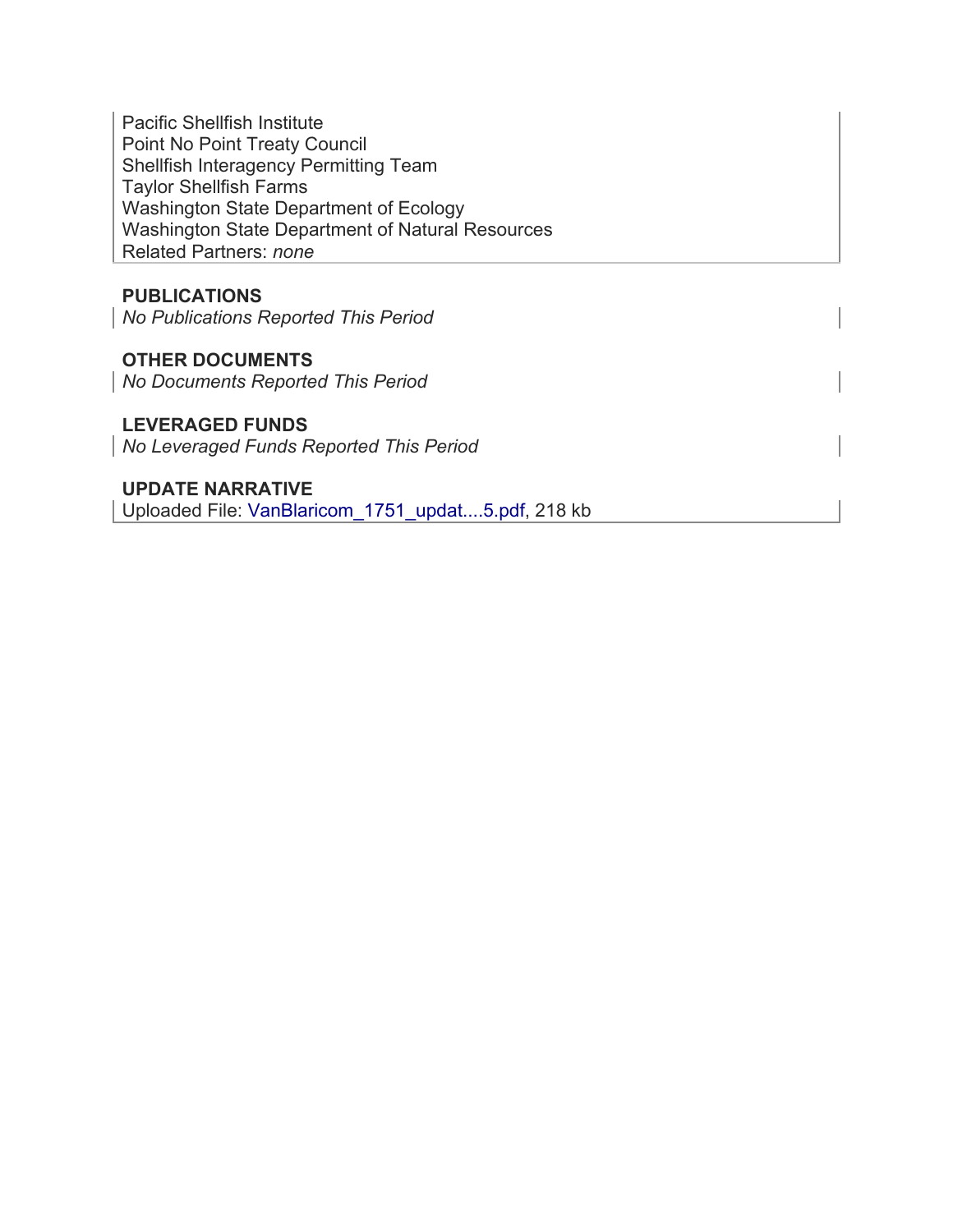## **WASHINGTON SEA GRANT PROGRESS REPORT**

for the period 2/1/2014 - 1/31/2015

Project Title: R/SFA-5 - *An ecosystem modeling approach to investigate direct and indirect effects of geoduck aquaculture expansion in Washington State*

Principal Investigator(s) and Affiliation:

**Glenn R. VanBlaricom** School of Aquatic & Fishery Sciences, University of Washington

## **1. PROJECT OBJECTIVES (from original proposal)**

We will synthesize five years of data collected at geoduck aquaculture sites and reference beaches to guide model simulations (see below). Our objectives are as follows: (1) to evaluate direct and indirect ecosystem effects in scenarios involving future increases in the extent of geoduck aquaculture; (2) to identify appropriate indicator species that reflect the broader status of ecosystem health in response to geoduck aquaculture expansion; (3) to determine gaps in data to guide future research; and 4) to provide a tool for managers to aid in screening policy options.

## **2. PROJECT PROGRESS**

We have integrated empirical field data from studies carried out as part of the Sea Grant-sponsored Geoduck Aquaculture Research Program (McDonald et al. 2015, McPeek et al. 2014, VanBlaricom et al. 2015) into a food web model of central Puget Sound developed in the Ecopath with Ecosim (EwE) software by Harvey et al. (2010, 2012b). EwE simulates production, mortality, predatorprey interactions, habitat effects, and fishery effects in aquatic food webs (Christensen and Walters 2004).

Once the initial food web model had achieved mass balance (in the static Ecopath module of the program), we perturbed the system in the dynamic Ecosim module. Perturbations are simulations of changes in environmental conditions or human activities. Because functional groups are linked by predator-prey relationships, a perturbation in one group will ripple throughout the entire food web. The magnitudes of ripples depend on the strength of direct and indirect interactions, as determined in large part by the core parameters listed above.

In a management context, system perturbations allow the user to conduct experiments in which different policies can be applied; the outcomes of multiple model runs can then be compared to determine which policies best achieve desired goals and objectives, as well as the tradeoffs involved. For example, one scenario may result in increased yield in a fishery but also lead to reduction in some other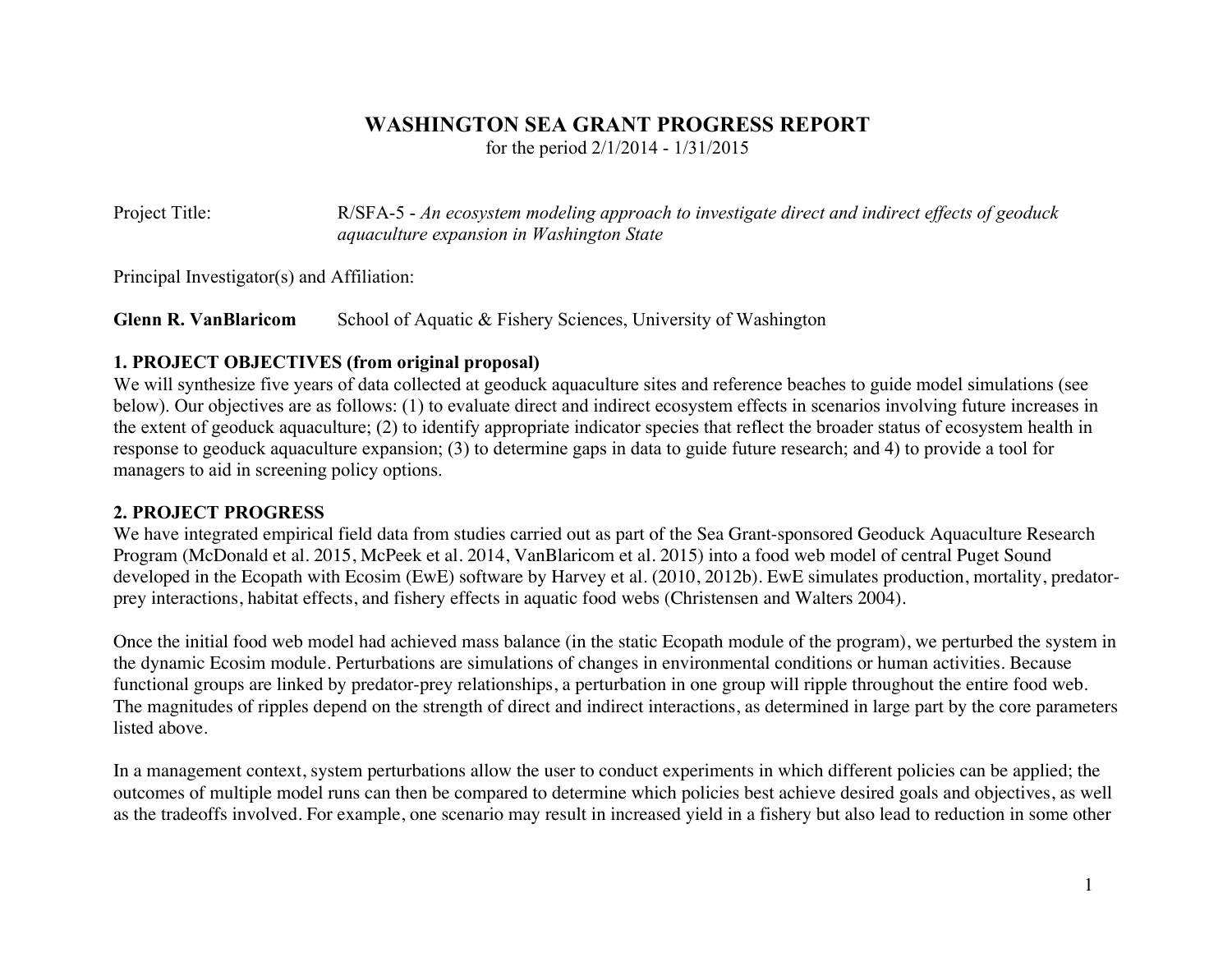ecosystem service, such as the capacity for a species of concern to recover. This capability for strategy comparisons and tradeoff analysis is why ecosystem models like EwE are often employed as part of management strategy evaluation (Sainsbury et al. 2000) and integrated ecosystem management (Levin et al. 2009).

The original EwE model developed by Harvey et al (2010a, 2012b) has been modified in the following ways:

- We added a new geoduck group representing "cultured geoducks" whose biomass, harvest rates, and spatial distribution are based on aquaculture practices. Thus, the simulated interactions and management activities are focused on cultured geoducks, rather than on the diffuse population of wild geoducks that occur at a much broader range of depths and experience quite different management practices.
- We integrated the findings from field studies conducted by McDonald et al. (2015), McPeek et al. (2014), and VanBlaricom et al (2015). These data provide direct and indirect links between cultured geoducks (or geoduck aquaculture activity) and other functional groups in the nearshore community. Linkages include: direct consumption of phytoplankton by cultured geoducks; transition of available habitat from soft sediment tideflats to farmed plots; and shifts in diet due to "mediation functions" in Ecosim, as described by Espinosa-Romero et al. (2011). In essence, the biomass of a mediating group—here, cultured geoducks—indirectly facilitates or constrains ecological processes of other biota, in a manner consistent with the empirical data.

We integrated cultured geoducks into the model and conducted two series of model runs. First, we tested the sensitivity of the model to parameter inputs, so that we could include estimates of uncertainty in subsequent scenario exercises (Fig. 1). Second, we built scenarios that address potential geoduck aquaculture futures in central Puget Sound, based on discussions with stakeholder groups such as shellfish growers and managers (Table 1).

Once completed, our modeling work will contribute results as bases for making informed decisions and allow managers to move beyond the delicate matter of responding to public demands based solely on postulated aesthetic values and anticipated ecological effects. Previous funding by Washington State Legislature, DNR, and ECY, and our current NOAA NMAI grant has allowed us to establish study sites, foster working relationships with state regulatory agencies, tribal organizations, and private companies involved in geoduck aquaculture activities, and develop an infrastructure and data set necessary to evaluate ecological impacts of aquaculture activity. While completed work has focused on characterizing communities and trophic dynamics directly associated with geoduck operations (McDonald et al. 2105, McPeek et al. 2014, VanBlaricom et al. 2015), this project greatly expands our understanding of ecosystem responses in the region and provides a useful framework to evaluate policy options.

The present work also coordinates with other shellfish aquaculture research programs. Collaborator Dr. Dan Cheney of Pacific Shellfish Institute (PSI) has received a 2012 NMAI award to address ecological carrying capacity of South Puget Sound, in part, using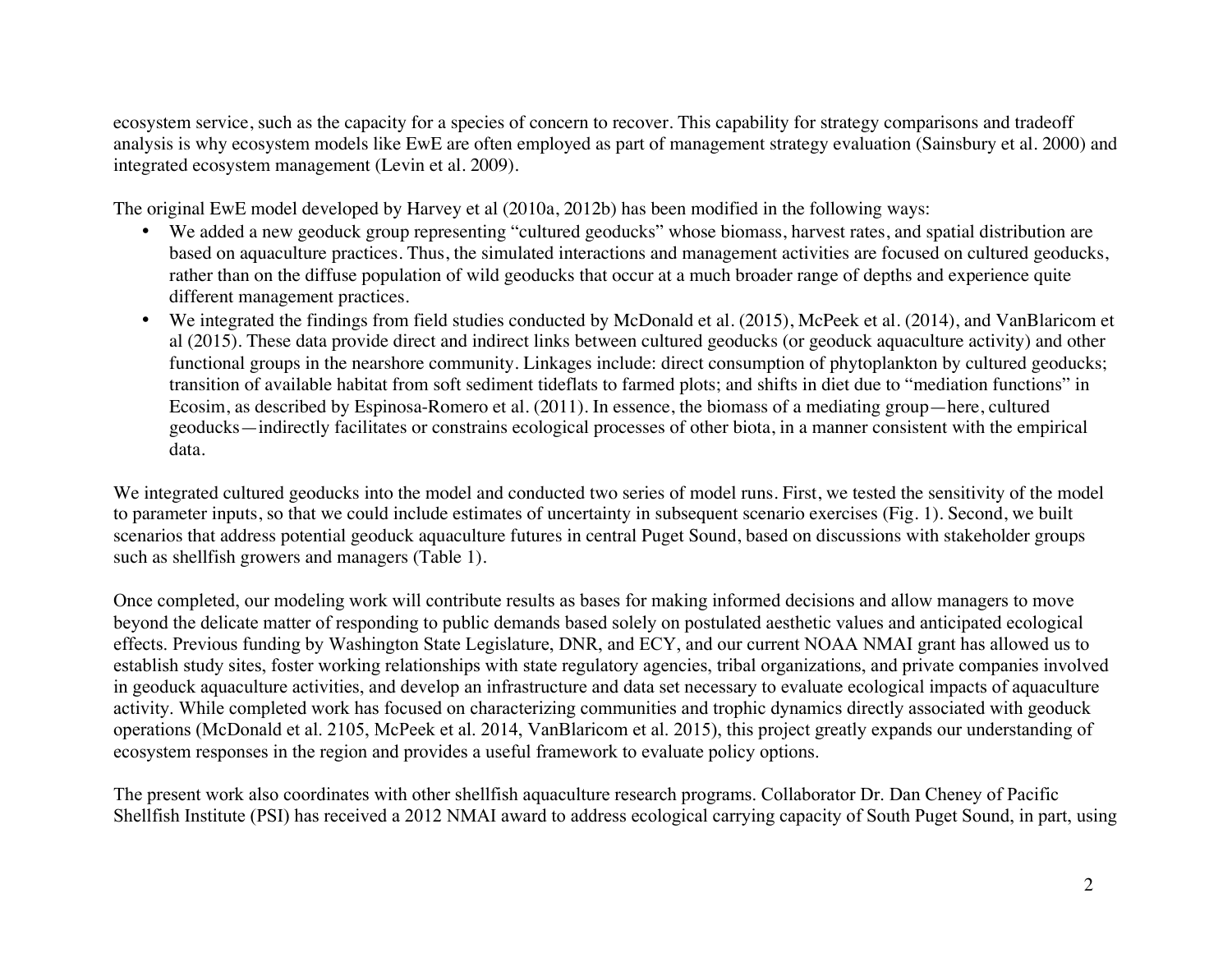a similar modeling approach (*Planning for sustainable shellfish aquaculture in complex multiple use environments: Determining social and ecological carrying capacity for south Puget Sound, Washington*); that project is both regionally specific (i.e., focused on Mason, Pierce, and Thurston Counties) and generalized (i.e., lacks specific data for geoduck aquaculture). We are coordinating analyses among projects to provide opportunities to extend the applicability of our results by comparing and contrasting model architecture and parameters, as well as extending the spatial extent of the modeled area to other counties where geoduck aquaculture is occurring.

Our findings when complete will facilitate a more holistic view of the impacts of geoduck aquaculture and policy decisions regarding future expansion. This work contributes to Sea Grant's National Strategic Plan Focus Area of Safe and Sustainable Seafood Supply by supporting aquaculture with acceptable environmental impacts. Moreover, the work addresses goals of the Puget Sound Partnership's (PSP) Puget Sound Action Agenda (A.4.4.1 Implement best management practices for shellfish production; continue the work of the SARC and implement its recommendations). Building on previous efforts, including work funded by Washington Sea Grant and NOAA National marine Aquaculture Initiative, we have identified and engaged target audiences for outreach. To date, we have had one meeting of our model advisory group to develop initial model scenarios. We anticipate 1-2 additional meetings of the advisory group, which will focus on discussion of initial model results and reassessment of additional model scenarios to explore; and disseminating the results of the management strategy evaluation and developing recommendations for agency partners, including ECY and DNR.

#### **References:**

- Christensen V., and C.J. Walters. 2004. Ecopath with Ecosim: methods, capabilities and limitations. Ecological Modelling 172:109- 139.
- Espinosa-Romero M.J., E.J. Gregr, C. Walters, V. Christensen, and K.M.A. Chan. 2011. Representing mediating effects and species reintroductions in Ecopath with Ecosim. Ecological Modelling 222:1569-1579.
- Harvey C.J., K.K. Bartz, J.R. Davies, T.B. Francis, T.P. Good, A.D. Guerry, M.B. Hanson, K.K Holsman, J. Miller, M. Plummer, J.C.P. Reum, L.D. Rhodes, C.A. Rice, J.F. Samhouri, G.D. Williams, N.J. Yoder, P.S. Levin, and M.H. Ruckelshaus. 2010. A mass-balance model for evaluating food web structure and community-scale indicators in the central basin of Puget Sound. NOAA Tech. Memo. NMFS-NWFSC-106.
- Harvey C.J., T.P. Good, and S.F. Pearson. 2012a. Top-down influence of resident and overwintering bald eagles (*Haliaeetus leucocephalus*) in a model marine ecosystem. Canadian Journal of Zoology 90: 903-914.
- Harvey C.J., G.D. Williams, and P.S. Levin. 2012b. Food web structure and trophic control in central Puget Sound. Estuaries and Coasts 35:821-838.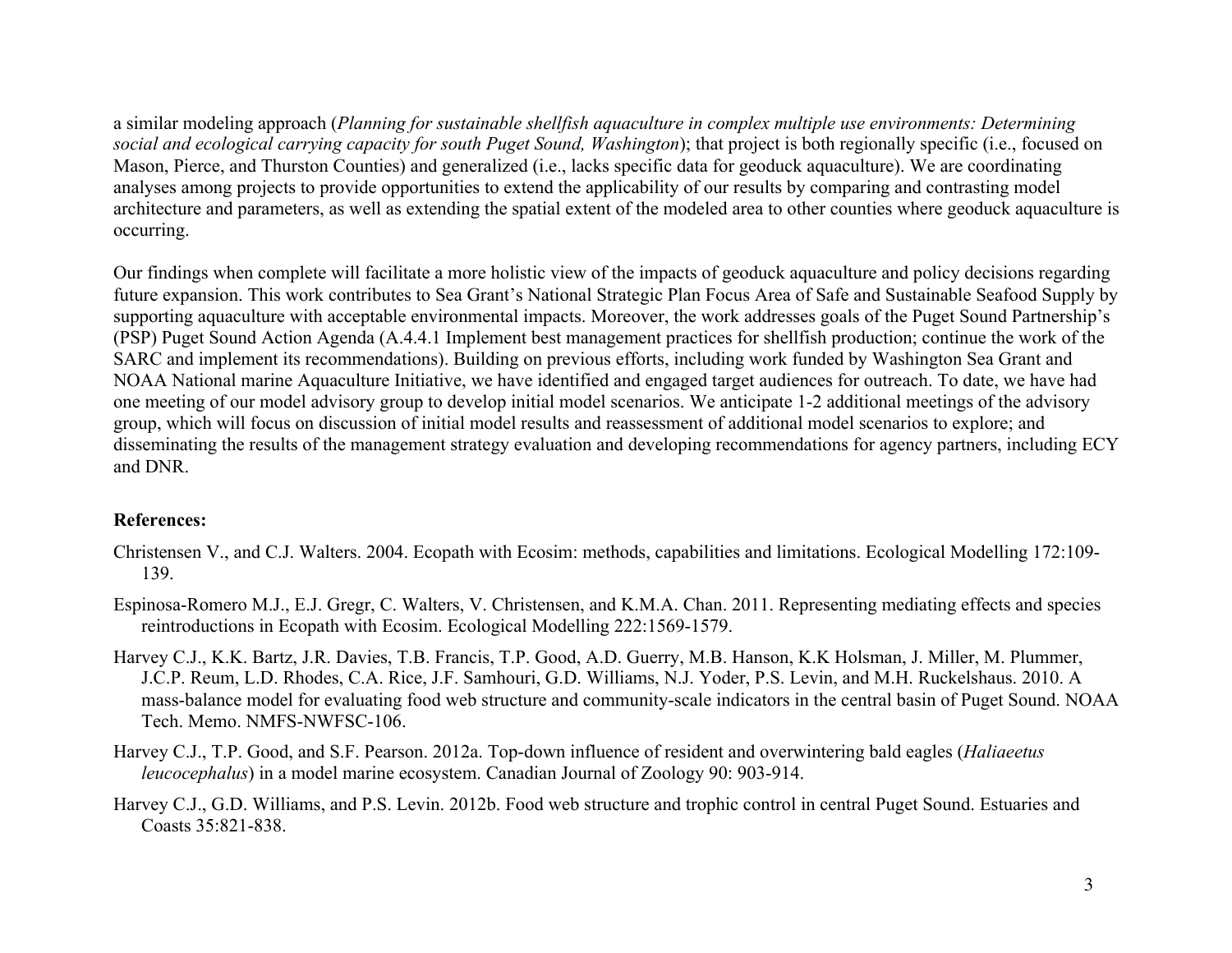- Levin P.S., M.J. Fogarty, S.A. Murawski, and D. Fluharty. 2009. Integrated ecosystem assessments: developing the scientific basis for ecosystem-based management of the ocean. PLoS Biology 7:23-28.
- McDonald, P.S., A.W.E. Galloway, K.C. McPeek, and G.R. VanBlaricom. 2015. Effects of geoduck (*panopea generosa* Gould, 1850) aquaculture gear on resident and transient macrofauna communities of Puget Sound, Washington. Journal of Shellfish Research 34(1):189-202.
- McPeek, KC, PS McDonald, and GR VanBlaricom. 2014. Aquaculture Disturbance Impacts the Diet but not Ecological Linkages of a Ubiquitous Predatory Fish. Estuaries and Coasts 10.1007/s12237-014-9909-z
- Sainsbury K.J., A.E. Punt, and A.D.M. Smith. 2000. Design of operational management strategies for achieving fishery ecosystem objectives. ICES Journal of Marine Science 57:731-741.
- VanBlaricom, GR, J Price, J Olden, and PS McDonald. 2015. Ecological effects of the harvest phase of geoduck clam (*Panopea generosa* Gould, 1850) 1 aquaculture on infaunal communities in southern Puget Sound, Washington USA. Journal of Shellfish Research 34(1):171-187.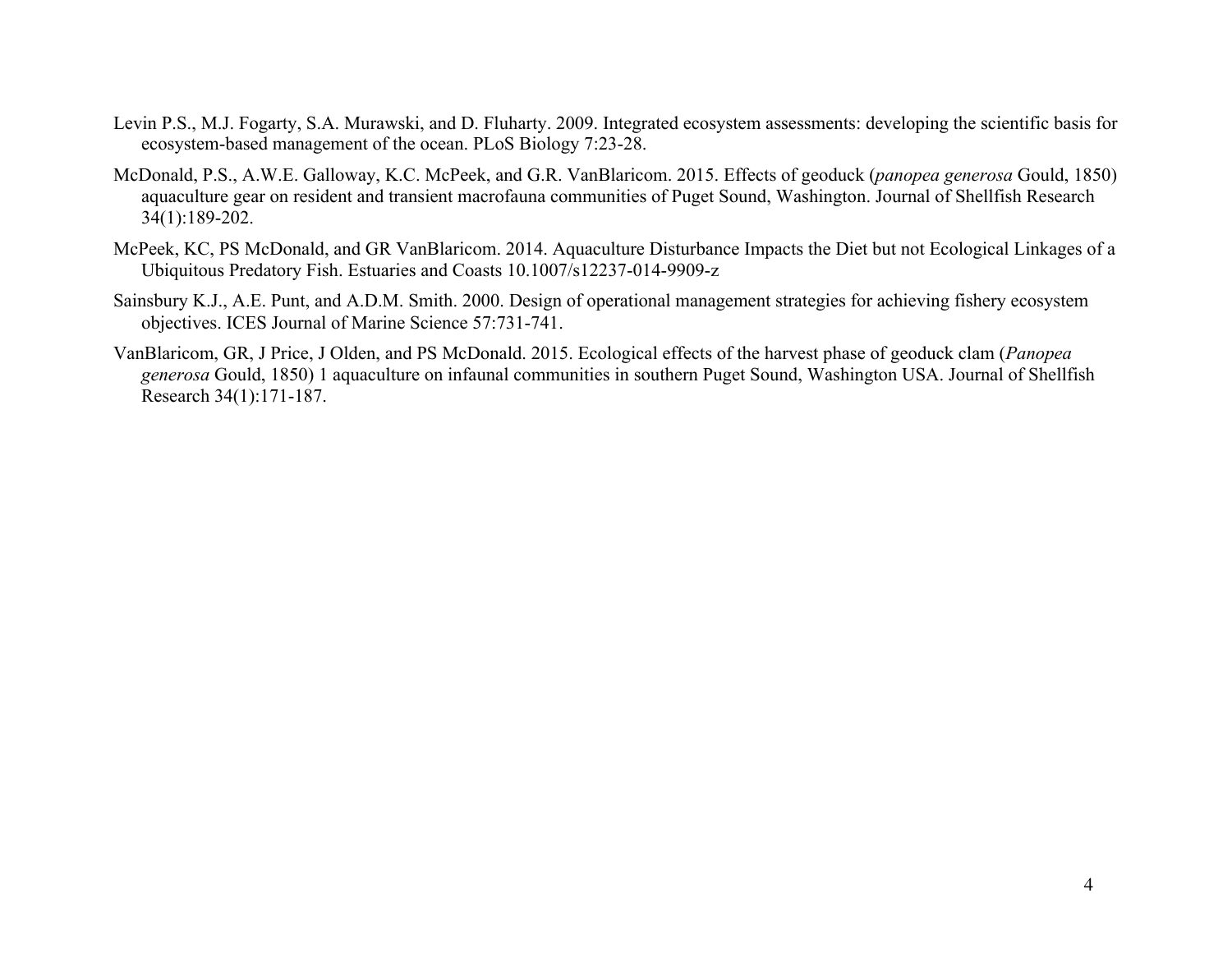Table 1. Changes in biomass of functional groups due to increases in cultured geoduck biomass and landings (from 70% to 120%). Bold values represent biomass changes greater than 10% and gray highlight represents biomass changes greater than 20%. Biomass values are estimated in Ecosim, running the time series for each geoduck stanza and landings over 50 years.

|                               |                     | <b>Increase in Cultured Geoduck Biomass and Landings</b> |          |          |          |          |          |  |
|-------------------------------|---------------------|----------------------------------------------------------|----------|----------|----------|----------|----------|--|
|                               | <b>Start</b>        |                                                          |          |          |          |          |          |  |
|                               | <b>Biomass</b>      |                                                          |          |          |          |          |          |  |
| <b>Functional Group</b>       | $(t \cdot km^{-2})$ | 70%                                                      | 80%      | 90%      | 100%     | 110%     | 120%     |  |
| <b>Birds</b>                  |                     |                                                          |          |          |          |          |          |  |
| Resident birds                | 0.011               | $-9.9%$                                                  | $-11.3%$ | $-12.8%$ | $-14.2%$ | $-15.6%$ | $-16.9%$ |  |
| Great blue herons             | 0.003               | $-11.8%$                                                 | $-13.5%$ | $-15.2%$ | $-16.8%$ | $-18.5%$ | $-20.1%$ |  |
| Resident eagles               | 0.001               | $-9.3%$                                                  | $-10.8%$ | $-12.2%$ | $-13.5%$ | $-14.9%$ | $-16.2%$ |  |
| Migratory eagles              | 0.002               | $-8.8%$                                                  | $-10.3%$ | $-11.8%$ | $-13.2%$ | $-14.7%$ | $-16.1%$ |  |
| <b>Pelagic fish</b>           |                     |                                                          |          |          |          |          |          |  |
| S/a wild salmon               | 16.367              | $-5.5%$                                                  | $-6.4%$  | $-7.3%$  | $-8.3%$  | $-9.2%$  | $-10.1%$ |  |
| Surf perch                    | 3.490               | 18.3%                                                    | 20.2%    | 22.0%    | 23.7%    | 25.2%    | 26.7%    |  |
| <b>Demersal fish</b>          |                     |                                                          |          |          |          |          |          |  |
| Walleye pollock               | 3.237               | $-5.8%$                                                  | $-6.9%$  | $-7.9%$  | $-8.9%$  | $-9.9%$  | $-10.9%$ |  |
| Pisc flatfish                 | 1.155               | $-7.9%$                                                  | $-9.0%$  | $-10.1%$ | $-11.3%$ | $-12.4%$ | $-13.5%$ |  |
| Small mouth flatfish          | 7.962               | $-18.5%$                                                 | $-20.8%$ | $-23.1%$ | $-25.4%$ | $-27.5%$ | $-29.6%$ |  |
| Demersal fish                 | 5.816               | 8.3%                                                     | 9.0%     | 9.8%     | 10.4%    | 11.0%    | 11.5%    |  |
| <b>Demersal invertebrates</b> |                     |                                                          |          |          |          |          |          |  |
| Urchins                       | 0.455               | 9.1%                                                     | 10.3%    | 11.4%    | 12.5%    | 13.6%    | 14.6%    |  |
| Small crustaceans             | 20.143              | $-8.1%$                                                  | $-9.6%$  | $-11.1%$ | $-12.6%$ | $-14.2%$ | $-15.8%$ |  |
| Small crabs                   | 15.921              | 11.1%                                                    | 12.5%    | 13.9%    | 15.2%    | 16.4%    | 17.6%    |  |
| Pred gastropods               | 0.988               | $-26.0%$                                                 | $-29.4%$ | $-32.6%$ | $-35.7%$ | $-38.8%$ | $-41.7%$ |  |
| <b>Suspension feeders</b>     | 2.526               | 9.3%                                                     | 10.5%    | 11.6%    | 12.7%    | 13.7%    | 14.7%    |  |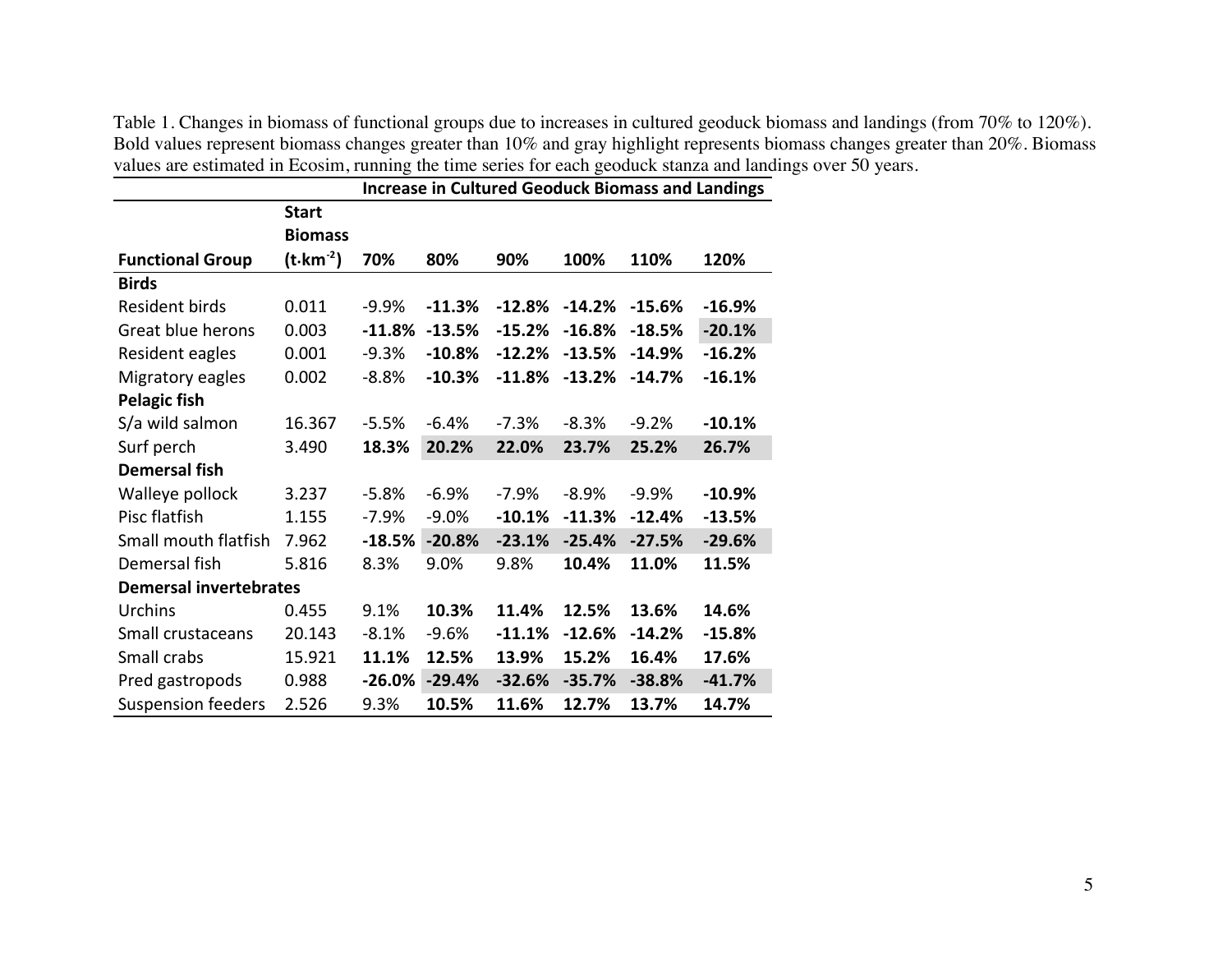

Percent change in relative biomass

Figure 1. The functional groups whose biomasses are most affected (10 most positive and negative) due to the addition of geoduck mediation effects in the model. The changes in biomass due to indirect effects (black) and direct effects (gray) are additive (except for small crabs). A list of changes in biomass for all groups is in Table 3. Groups are assiged the label *DF* (Demersal fish) or *SC* (small crustaceans) if those are one of their top three prey (as defined by Ecosim). The biomass estimates are generated by increasing cultured geoduck biomass by 120% over 50 years. The magnitude of change in biomass estimates is relative to the biomass of cultured geoducks in the model and is less relevant than the general trends (positive or negative) and which species are most sensitive to these mediation effects.